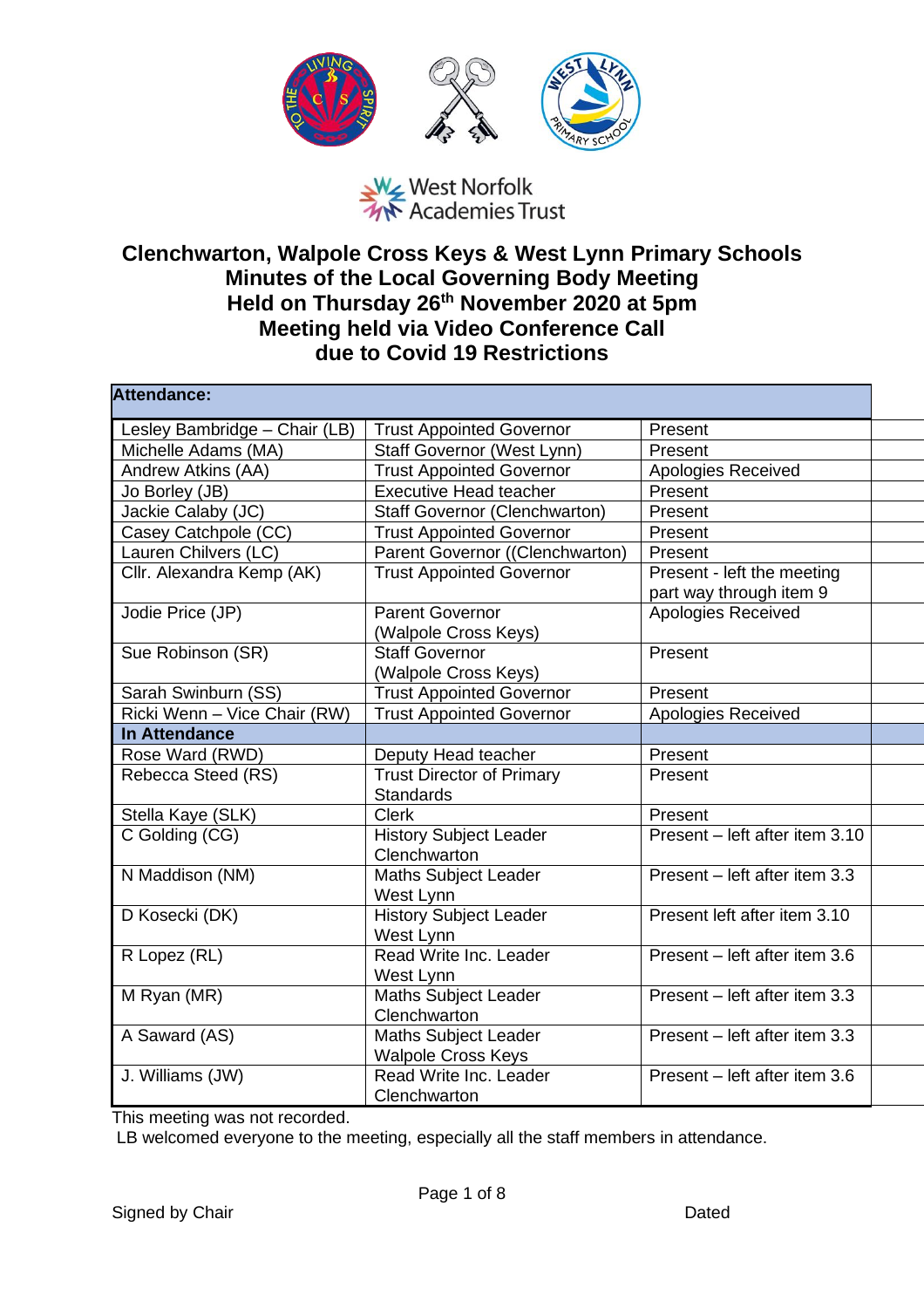| $\mathbf{1}$ | <b>Consideration of Apologies</b>                                                         |
|--------------|-------------------------------------------------------------------------------------------|
|              | Apologies had been received from A. Atkins, J. Price and R. Wenn                          |
|              | Apologies accepted by the LGB.                                                            |
| $\mathbf{2}$ | <b>Pecuniary and Other Interests</b>                                                      |
| 2.1          | No declarations of pecuniary interest were received.                                      |
| 2.2          | <b>Completion of New Declaration of Interest Forms</b>                                    |
|              | Clerk reported some Declarations of Interest had not yet been received.                   |
|              | Governors were reminded to please complete and return them as soon as possible.           |
|              | <b>ACTION: Completed Declaration of Business Interest forms to be returned to the</b>     |
|              | Clerk as soon as possible - ALL GOVERNORS                                                 |
| 3            | To Receive Reports from Subject Leaders                                                   |
|              | Reports from Subject Leaders in each of the three schools had been issued to all          |
|              | governors prior to the meeting.                                                           |
|              |                                                                                           |
|              | <b>Maths</b>                                                                              |
| 3.1          | Clenchwarton                                                                              |
|              | MR explained how staff had looked at the gap analysis and then taught from this.          |
|              | Intervention sessions were being carried out in class.                                    |
|              | MR had been able to have a whole session to look at books, walk round the school and      |
|              | be in classes for short periods. From the snapshot seen pupils were engaged and keen      |
|              | to learn.                                                                                 |
|              | LB asked if feedback was being received from other staff members. MR advised yes,         |
|              | teachers were asking about the modules and would approach her if they had a query.        |
|              | AK queried if MR had all the resources she needed and what strategies were in place.      |
|              | MR replied yes and then talked through the testing, gap analysis and PIXEL data.          |
| 3.2          | West Lynn                                                                                 |
|              | NM advised she echoed what MR had already said. Children had settled well and staff       |
|              | were really enthusiastic. This year West Lynn were on target to achieve in line or above  |
|              | National figures in Maths.                                                                |
|              | The PIXEL tests provided good test analysis and resources to address the gaps.            |
|              | The identified gaps were closing quite quickly, with the Year 6 test the previous week    |
|              | showing 63% of pupils were at expected level, which was pleasing at this point in the     |
|              | year.                                                                                     |
|              | Maths monitoring had been undertaken on three occasions with books clearly showing        |
|              | gaps being addressed and progress being made.                                             |
|              | The main area for concern was the Year 4 times tables, which was being worked on.         |
|              | LB asked how this was being carried out. NM explained daily times table practice was in   |
|              | place and the online Tackling Tables resource was being used by pupils at home,           |
|              | together with timestables.co.uk which mimicked and provided practice for the tests due to |
|              | take place in June 2021.                                                                  |
|              | AK queried how times tables were taught across the three schools and across the Trust.    |
|              | NM explained how all schools followed the Trust approach, in line with the National       |
|              | Curriculum.                                                                               |
| 3.3          | <b>Walpole Cross Keys</b>                                                                 |
|              | AS reported things were similar at Walpole Cross Keys, with good use of challenge         |
|              | questions being seen in books. Year 6 achieved 75% in PIXEL tests.                        |
|              | Pupil voice showed most pupils were positive about Maths.                                 |
|              | There was a good set of resources available in each class.                                |
|              | All three schools had received training on tackling Tables.                               |
|              | The Trust Maths Leader, B. Overton, had sent through a list of areas missed during        |
|              | lockdown and helped with planning for the mixed year group classes.                       |
|              | RS queried if there were any pupils close to achieving Greater Depth (GD)SR replied       |
|              | pupils had scored 108 and 109 on the scale scores at Walpole Cross Keys.                  |
|              | NM advised there was one pupil at West Lynn on 109 with a couple more pupils on 106.      |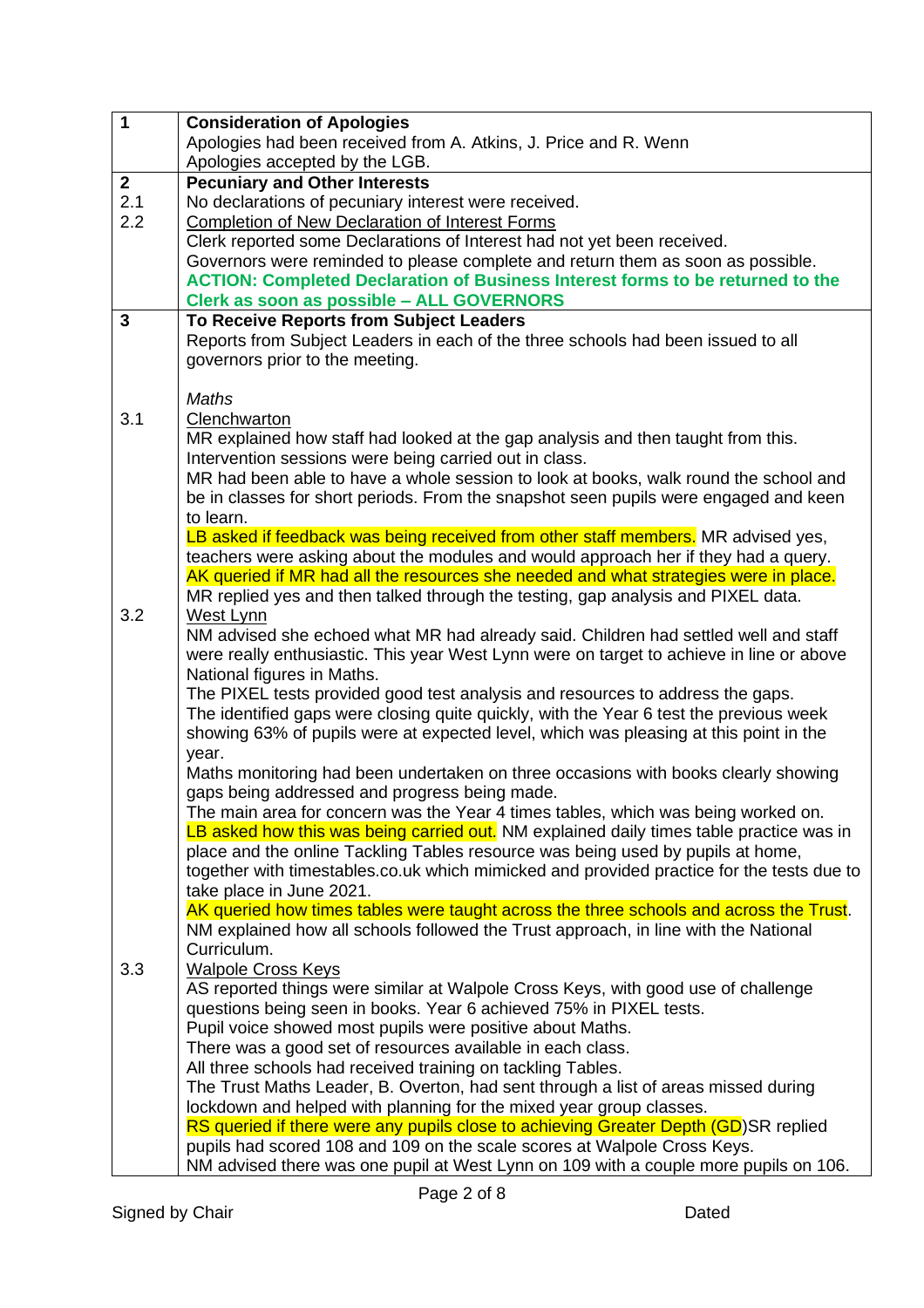|     | NM, MR and AS left the meeting at this point. 5.25pm                                                                                                                                                                                                                                                                                                                                                                                                                                                                                                                                                                                                                                                                |
|-----|---------------------------------------------------------------------------------------------------------------------------------------------------------------------------------------------------------------------------------------------------------------------------------------------------------------------------------------------------------------------------------------------------------------------------------------------------------------------------------------------------------------------------------------------------------------------------------------------------------------------------------------------------------------------------------------------------------------------|
|     |                                                                                                                                                                                                                                                                                                                                                                                                                                                                                                                                                                                                                                                                                                                     |
| 3.4 | Read Write Inc.<br>Clenchwarton                                                                                                                                                                                                                                                                                                                                                                                                                                                                                                                                                                                                                                                                                     |
|     | JW advised pupils had made a good start and teachers had taken back to the scheme                                                                                                                                                                                                                                                                                                                                                                                                                                                                                                                                                                                                                                   |
|     | quickly. CPD training had been held for Clenchwarton staff on the September Inset day.                                                                                                                                                                                                                                                                                                                                                                                                                                                                                                                                                                                                                              |
|     | Following meetings, held remotely, for the West Lynn and Walpole Cross Keys staff a                                                                                                                                                                                                                                                                                                                                                                                                                                                                                                                                                                                                                                 |
|     | new five-day timetable had been put in place.                                                                                                                                                                                                                                                                                                                                                                                                                                                                                                                                                                                                                                                                       |
|     | Pupil groups were split between the six members of staff who taught phonics and staff                                                                                                                                                                                                                                                                                                                                                                                                                                                                                                                                                                                                                               |
|     | tried not to mix bubbles.                                                                                                                                                                                                                                                                                                                                                                                                                                                                                                                                                                                                                                                                                           |
|     | Staff had been asked for their comments on Read Write Inc., which had been included<br>within the report. Staff thought it was working well and progress being made.                                                                                                                                                                                                                                                                                                                                                                                                                                                                                                                                                |
|     | The books were a good record which showed phonics being used.                                                                                                                                                                                                                                                                                                                                                                                                                                                                                                                                                                                                                                                       |
|     | JW advised Clenchwarton had all the resources they needed, the only thing that might be                                                                                                                                                                                                                                                                                                                                                                                                                                                                                                                                                                                                                             |
|     | needed was more time. Time was an issue, with everything fitted in as best it could be.                                                                                                                                                                                                                                                                                                                                                                                                                                                                                                                                                                                                                             |
|     | A random assessment was to be carried out just before Christmas.                                                                                                                                                                                                                                                                                                                                                                                                                                                                                                                                                                                                                                                    |
|     | LB queried if a version of Read Write Inc was available online. JW confirmed there was,                                                                                                                                                                                                                                                                                                                                                                                                                                                                                                                                                                                                                             |
|     | with links being sent out together with access to YouTube clips.                                                                                                                                                                                                                                                                                                                                                                                                                                                                                                                                                                                                                                                    |
| 3.5 | West Lynn<br>RL informed governors following the first assessments carried out at the beginning of                                                                                                                                                                                                                                                                                                                                                                                                                                                                                                                                                                                                                  |
|     | September 2020, the most noticeable thing had been the regression of skills, with the                                                                                                                                                                                                                                                                                                                                                                                                                                                                                                                                                                                                                               |
|     | most significant regression being seen in Year 1.                                                                                                                                                                                                                                                                                                                                                                                                                                                                                                                                                                                                                                                                   |
|     | The assessments had been very through, with gaps in learning identified and changes                                                                                                                                                                                                                                                                                                                                                                                                                                                                                                                                                                                                                                 |
|     | then made to teaching.                                                                                                                                                                                                                                                                                                                                                                                                                                                                                                                                                                                                                                                                                              |
|     | The daily phonics sessions for Year 2 pupils had been a benefit for all pupils.                                                                                                                                                                                                                                                                                                                                                                                                                                                                                                                                                                                                                                     |
|     | After seven weeks progress could be seen and a lot of the gaps had been closed.<br>LB queried with regression and slip back normally seen after the Summer holiday period;                                                                                                                                                                                                                                                                                                                                                                                                                                                                                                                                          |
|     | would the regression have been expected. RS replied across the Trust and in other                                                                                                                                                                                                                                                                                                                                                                                                                                                                                                                                                                                                                                   |
|     | schools the biggest regression had been found in EYFS, Year 1 and Year 2 pupils. Some                                                                                                                                                                                                                                                                                                                                                                                                                                                                                                                                                                                                                               |
|     | was to be expected, but the level had been a surprise.                                                                                                                                                                                                                                                                                                                                                                                                                                                                                                                                                                                                                                                              |
| 3.6 | <b>Walpole Cross Keys</b>                                                                                                                                                                                                                                                                                                                                                                                                                                                                                                                                                                                                                                                                                           |
|     | SR informed the meeting A. Calaby, the Read Write Inc Leader at Walpole Cross Keys                                                                                                                                                                                                                                                                                                                                                                                                                                                                                                                                                                                                                                  |
|     | was unwell and unable to attend the meeting. Her report had been issued to all<br>governors.                                                                                                                                                                                                                                                                                                                                                                                                                                                                                                                                                                                                                        |
|     | AK asked there were any other particular challenges which had surprised the schools. JB                                                                                                                                                                                                                                                                                                                                                                                                                                                                                                                                                                                                                             |
|     | replied no. Children had returned to school brilliantly and were keen to learn.                                                                                                                                                                                                                                                                                                                                                                                                                                                                                                                                                                                                                                     |
|     |                                                                                                                                                                                                                                                                                                                                                                                                                                                                                                                                                                                                                                                                                                                     |
|     | RL and JW left the meeting at this point.                                                                                                                                                                                                                                                                                                                                                                                                                                                                                                                                                                                                                                                                           |
|     |                                                                                                                                                                                                                                                                                                                                                                                                                                                                                                                                                                                                                                                                                                                     |
| 3.7 |                                                                                                                                                                                                                                                                                                                                                                                                                                                                                                                                                                                                                                                                                                                     |
|     | CW reported that across the school the feedback had been staff like the having the new                                                                                                                                                                                                                                                                                                                                                                                                                                                                                                                                                                                                                              |
|     | History curriculum rather than just topics. When CW had undertaken Deep Dives and                                                                                                                                                                                                                                                                                                                                                                                                                                                                                                                                                                                                                                   |
|     |                                                                                                                                                                                                                                                                                                                                                                                                                                                                                                                                                                                                                                                                                                                     |
|     |                                                                                                                                                                                                                                                                                                                                                                                                                                                                                                                                                                                                                                                                                                                     |
|     |                                                                                                                                                                                                                                                                                                                                                                                                                                                                                                                                                                                                                                                                                                                     |
|     |                                                                                                                                                                                                                                                                                                                                                                                                                                                                                                                                                                                                                                                                                                                     |
| 3.8 | West Lynn                                                                                                                                                                                                                                                                                                                                                                                                                                                                                                                                                                                                                                                                                                           |
|     |                                                                                                                                                                                                                                                                                                                                                                                                                                                                                                                                                                                                                                                                                                                     |
|     |                                                                                                                                                                                                                                                                                                                                                                                                                                                                                                                                                                                                                                                                                                                     |
|     |                                                                                                                                                                                                                                                                                                                                                                                                                                                                                                                                                                                                                                                                                                                     |
|     | Book scrutiny had been good and working walls were being used well.                                                                                                                                                                                                                                                                                                                                                                                                                                                                                                                                                                                                                                                 |
|     | <b>History</b><br>Clenchwarton<br>spoken to the children, it had been impressive the amount of knowledge they were taking<br>on board. CW advised it was nice for pupils to have a history book. Lower down the<br>school some tasks were quite demanding but these should become easier as curriculum<br>went on.<br>Outcomes looked promising and children were enjoying the new curriculum.<br>At West Lynn DK reported the children loved learning History and learning new words to<br>add to their vocabulary. Children enjoyed the role play, which helped them remember.<br>There had generally been a positive response from teachers. The Year 1 Manga Carta<br>unit was tricky for pupils to comprehend. |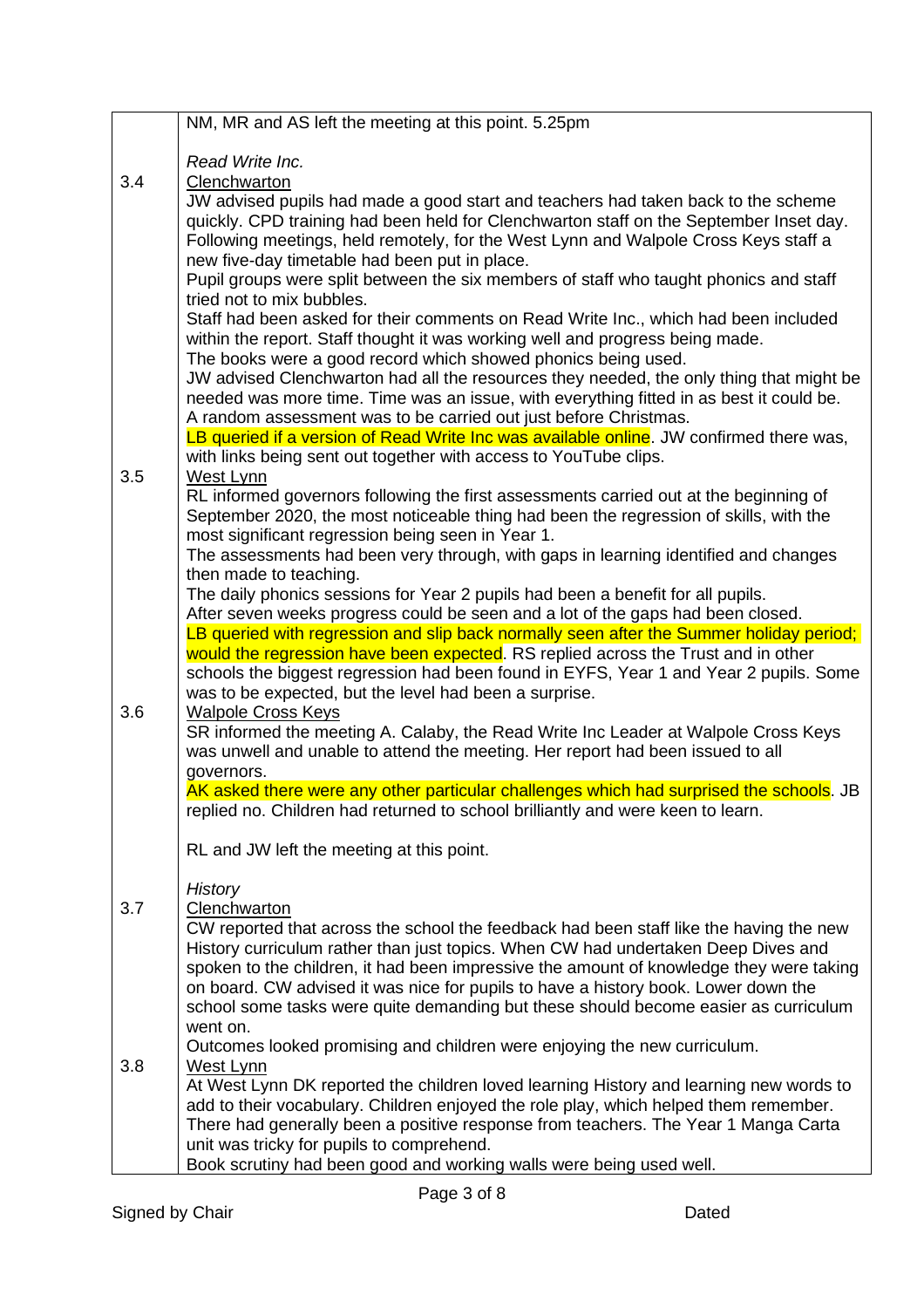|                         | KS2 looked positive, although no data to date.                                                                          |
|-------------------------|-------------------------------------------------------------------------------------------------------------------------|
|                         | The Knowledge Rich Curriculum would fit in beautifully with the new 2021 EYFS                                           |
|                         | guidance.                                                                                                               |
|                         | DK was very pleased and happy with the way things were going.                                                           |
| 3.9                     | <b>Walpole Cross Keys</b>                                                                                               |
|                         | SR reported things were the same as in the other two schools.                                                           |
|                         | As there were mixed year group classes at Walpole Cross Keys SR explained how the                                       |
|                         | curriculum was followed slightly differently. The tracking system would look different, but                             |
|                         | provided the same feedback and positive results.                                                                        |
|                         |                                                                                                                         |
| 3.10                    | Governors thanked all Subject Leaders for attending the meeting, which had been very                                    |
|                         | useful and interesting.                                                                                                 |
|                         | Governors could not wait to be able to get back into school to see it all in action.                                    |
|                         |                                                                                                                         |
|                         | CG and DK left the meeting at this point.                                                                               |
| $\overline{\mathbf{4}}$ | <b>Membership of the Local Governing Body</b>                                                                           |
|                         | To review and record appointments. resignations, vacancies and end of term of office                                    |
| 4.1                     | Parent Governor West Lynn                                                                                               |
|                         | No nominations had been received following the Parent Governor election held at West                                    |
|                         | Lynn. JB advised the school would try again.                                                                            |
|                         | <b>ACTION: Parent Governor election to be held again at West Lynn in the Autumn</b>                                     |
|                         | $term - JB$                                                                                                             |
| 4.2                     | <b>Staff Governor for West Lynn</b>                                                                                     |
|                         | M. Adams had been re-elected as Staff Governor for West Lynn.                                                           |
| 4.3                     | <b>New Trust Governors</b>                                                                                              |
|                         | LC advised there had been no joy with the potential Trust Governor she had approached.                                  |
|                         | ACTION: All governors to continue to look for potential new Trust Governors - ALL                                       |
|                         |                                                                                                                         |
|                         | <b>GOVERNORS</b>                                                                                                        |
|                         |                                                                                                                         |
|                         | <b>ACTION: Inspiring Governance to be contacted re. possible candidates for Trust</b>                                   |
| 4.4                     | <b>Governor positions - Clerk</b><br>Position of Chair of the LGB                                                       |
|                         | LB reported, as yet, no one had indicated they would be willing to take over as Chair of                                |
|                         | Governors                                                                                                               |
|                         | <b>ACTION: All Governors to consider taking over as Chair of the LGB - ALL</b>                                          |
|                         | <b>GOVERNORS</b>                                                                                                        |
| 5                       | <b>Minutes of the Previous Meeting</b>                                                                                  |
| 5.1                     | To approve the minutes of the LGB meeting held on 1 <sup>st</sup> October 2020                                          |
|                         | Minutes of the LGB meeting held on 1 <sup>st</sup> October 2020 were agreed and accepted as a                           |
|                         | true record by the LGB.                                                                                                 |
|                         |                                                                                                                         |
| 5.2                     | To approve minutes of the Policy Review Meeting held on 22 <sup>nd</sup> October 2020                                   |
|                         | The minutes of the Policy review meeting held on 22 <sup>nd</sup> October 2020 were agreed and                          |
|                         | accepted as a true record by the LGB.                                                                                   |
|                         | Copy of agreed minutes to be sent through to JB at Clenchwarton and                                                     |
|                         | arrangements then made for them to be printed and signed by LB - Clerk JB & LB                                          |
|                         |                                                                                                                         |
| 5.3                     | <b>Matters Arising from the Minutes</b>                                                                                 |
|                         | No items were raised.                                                                                                   |
|                         |                                                                                                                         |
| 5.4                     | Review of the AMR (Action Monitoring Record) for October 2020                                                           |
|                         | Copy of the AMR from the October 2020 LGB meeting had been issued to all governors                                      |
|                         | prior to the meeting.                                                                                                   |
|                         | Governor Pen Portraits for Schools' Websites: JB understood the majority of pen<br>portraits had now all been received. |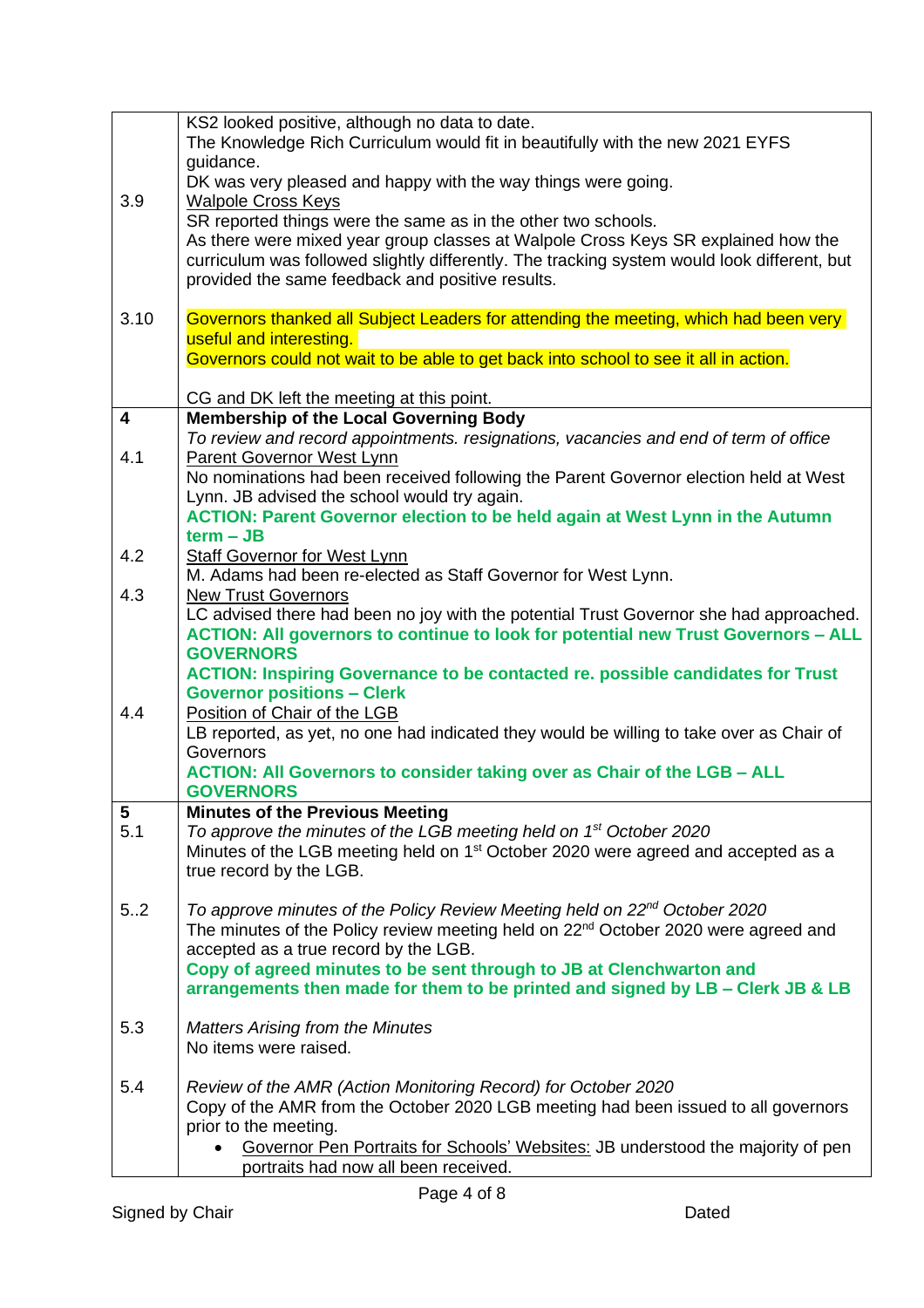|     | ACTION: Pen portrait to be written up and emailed to JB - AA                                                                                                                  |
|-----|-------------------------------------------------------------------------------------------------------------------------------------------------------------------------------|
|     | Keeping Children Safe in Education (KCSIE) 2020: Clerk reminded governors of<br>$\bullet$                                                                                     |
|     | the need for them to complete their online KCSIE declarations.                                                                                                                |
|     | <b>ACTION: Governors to confirm, as soon as possible, via GovernorHub</b>                                                                                                     |
|     | declaration that they have received and read KCSIE 2020 - ALL                                                                                                                 |
|     | <b>GOVERNORS</b>                                                                                                                                                              |
|     | All remining actions had either been completed, or would be covered under items on the                                                                                        |
|     | agenda.                                                                                                                                                                       |
| 6.  | <b>Head teacher's Written Report</b><br>Copy of the Head teacher's Report covering all three schools had been issued to                                                       |
|     | governors prior to the meeting.                                                                                                                                               |
|     | LB and AK both commented they liked the layout of the report which was clear and                                                                                              |
|     | readable.                                                                                                                                                                     |
|     | Governors raised the following items:                                                                                                                                         |
| 6.1 | <b>Strengths and Concerns - Clenchwarton</b>                                                                                                                                  |
|     | LB queried if the CPD (Continuous Professional Development) and coaching for two                                                                                              |
|     | members of staff mentioned was taking place. JB confirmed it was.                                                                                                             |
|     | LB asked about Ofsted being shown in the report as a strong concern. JB advised this                                                                                          |
|     | was as the next Ofsted inspection was now due.                                                                                                                                |
|     | LB commented on the new SENDCo set up being a strength for all three schools. JB                                                                                              |
|     | reported the new Trust SENDCo set up was working well for each of the schools.                                                                                                |
| 6.2 | Concerns - Walpole Cross Keys                                                                                                                                                 |
|     | LB asked if staffing was still an issue at Walpole Cross Keys. JB explained this was due                                                                                      |
|     | to Covid 19, with a bigger impact seen on the smaller school. Across all three schools                                                                                        |
|     | staff were working together, as a team, including undertaking cleaning.                                                                                                       |
|     | LB enquired if a new crossing patrol was in place. JB confirmed yes.                                                                                                          |
| 6.3 | <b>Staffing</b>                                                                                                                                                               |
|     | LB referred to the member of staff who had moved to another position within the Trust.                                                                                        |
|     | JB advised it was a good move for the member of staff concerned and the position would                                                                                        |
|     | be covered by long term supply.<br>Advert for an NQT (Newly Qualified Teacher) would be going out the following week.                                                         |
| 6.4 | <b>Maternity Leave Cover</b>                                                                                                                                                  |
|     | LB commented on the maternity leave cover at Clenchwarton being provided by JB and                                                                                            |
|     | RWD. JB explained the arrangements in place for two terms with effect from 1 <sup>st</sup> January                                                                            |
|     | 2021. RWD and JB could not be in the same bubble.                                                                                                                             |
|     | The teaching commitments would impact on the availability of the Executive Leadership                                                                                         |
|     | Team                                                                                                                                                                          |
| 6.5 | <b>Behaviour Concerns</b>                                                                                                                                                     |
|     | LB asked about the behaviour of the pupil at West Lynn, which was shown as a strong                                                                                           |
|     | concern. JB advised there were two pupils, both SEN, one at West Lynn and one at                                                                                              |
|     | Walpole Cross Keys who were a concern. One child might be offered a place at the SRB                                                                                          |
|     | (Special Resources Base), but if not, the school might have to permanently exclude for                                                                                        |
|     | the safety of staff.                                                                                                                                                          |
|     | One child was waiting to see if they could be assessed for an EHCP (Educational Health                                                                                        |
|     | Care Plan).                                                                                                                                                                   |
|     | AK queried why the wait for an ECHP assessment as this was an urgent situation. JB                                                                                            |
|     | and RS explained this was the EHCP process, which had a legal six-week timeframe to<br>notify if they would assess, although there was a back log due to Covid 19 and Norfolk |
|     | being in Tier 2. The child was known to NCC and the EHCP Coordinators. AK offered to                                                                                          |
|     | help in any way and asked to be advised if response was not received within the                                                                                               |
|     | timeframe.                                                                                                                                                                    |
| 6.6 | Attendance                                                                                                                                                                    |
|     | SS congratulated the schools on the good attendance figures. JB advised a lot of welfare                                                                                      |
|     | calls were being made, with County to follow up with two families that week.                                                                                                  |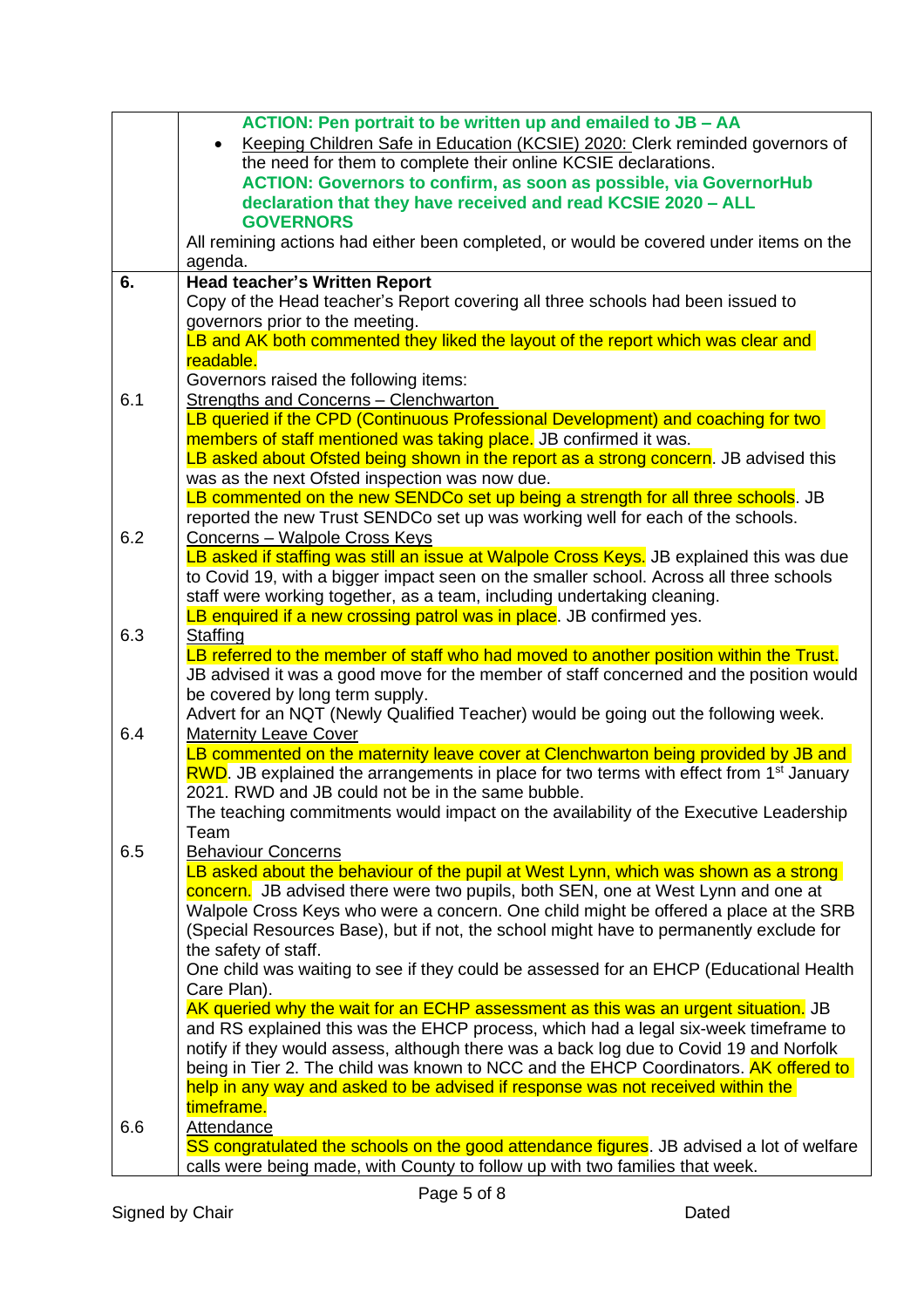|      | Following a query from LB it was confirmed by JB, the two children at West Lynn who                                               |
|------|-----------------------------------------------------------------------------------------------------------------------------------|
|      | had tested positive for Covid 19 had already been self-isolating.                                                                 |
| 6.7  | <b>Covid 19 Risk Assessments</b>                                                                                                  |
|      | LB queried if there had been any updates to the risk assessments.                                                                 |
|      | JB explained the Trust Premises Manager updated the risk assessments, with copies                                                 |
|      | then issued to all staff members with the changes highlighted.                                                                    |
| 6.8  | Safeguarding                                                                                                                      |
|      | LB enquired if there were any safeguarding updates. No further updates but at                                                     |
|      | Clenchwarton it was good to see cases coming off Child Protection and now Child In                                                |
|      | Need.                                                                                                                             |
| 6.9  | Wellbeing                                                                                                                         |
|      | LB asked about staff wellbeing. JB reported staff were glad to be back. At times they                                             |
|      | were worried about the pandemic, but they had all been brilliant in their response                                                |
| 6.10 | <b>SEN Report</b>                                                                                                                 |
|      | Report from the SENDCo had been issued to all governors prior to the meeting.                                                     |
|      | No queries were raised.                                                                                                           |
| 7.   | <b>Review of Covid 19 Catch-Up Funding</b>                                                                                        |
|      | Copies of the Catch-Up Plans for each of the schools had been issued to all governors                                             |
|      | prior to the meeting.                                                                                                             |
|      | JB explained the plans were currently general outlines.                                                                           |
|      | TAs at all three schools had been approached about taking part in before and after                                                |
|      | school clubs. Once it was clear what could be put into place there would be short, sharp,                                         |
|      | targeted intervention up and running by January 2021. Intervention for Year 6 might be in                                         |
|      | place earlier than January.                                                                                                       |
|      | LB enquired if parents were cooperating. JB advised parental cooperation was not known<br>as the interventions had not yet begun. |
| 8.   | <b>Pupil Premium Plans and Strategies</b>                                                                                         |
| 8.1  | Review of Plans and Strategies for 2020/2021                                                                                      |
|      | RWD advised the Pupil Premium Statements remained unchanged from those issued                                                     |
|      | and discussed at the previous LGB meeting.                                                                                        |
|      | RWD then provided governors with an update on the plans and strategies for academic                                               |
|      | year 2020/2021, some of which would have an impact on the whole school, not just Pupil                                            |
|      | Premium pupils.                                                                                                                   |
|      | Pupil Premium funding had been used towards the Read Write Inc phonics programme,                                                 |
|      | feedback on which had been provided earlier in the meeting by the Subject Leaders for                                             |
|      | each school. Items 3.4, 3.5 and 3.6 refer.                                                                                        |
|      | The PIXEL transition units had already been completed and the Autumn term testing had                                             |
|      | begun. The testing would pick up the gaps in learning and then targeted teaching would                                            |
|      | be put in place.                                                                                                                  |
| 8.2  | <b>Mental Health and Wellbeing</b>                                                                                                |
|      | Resources in the Jigsaw package were being used for mental health and wellbeing                                                   |
|      | support. Staff were surprised how robust the children were being, with mental health and                                          |
|      | wellbeing not as big an issue as had been anticipated.                                                                            |
| 8.3  | <b>ICT Support</b>                                                                                                                |
|      | ICT equipment was being brought in to help pupils access remote learning, with                                                    |
|      | questionnaires having been sent out to parents.                                                                                   |
|      | Four families who would benefit from IT support had already been identified at                                                    |
|      | Clenchwarton, and staff were doing the same at Walpole Cross Keys and West Lynn.                                                  |
| 9.   | <b>Year Group Progress Reviews</b>                                                                                                |
|      | Baseline and Target Reports for each of the three schools had been issued to all                                                  |
|      | governors prior to the meeting.                                                                                                   |
|      | Year group testing had begun that week.<br>RS informed governors for Year 6 the 2017 SATs papers had been used and explained      |
|      | each year the scale score did increase. RS was pleased with the data.                                                             |
|      |                                                                                                                                   |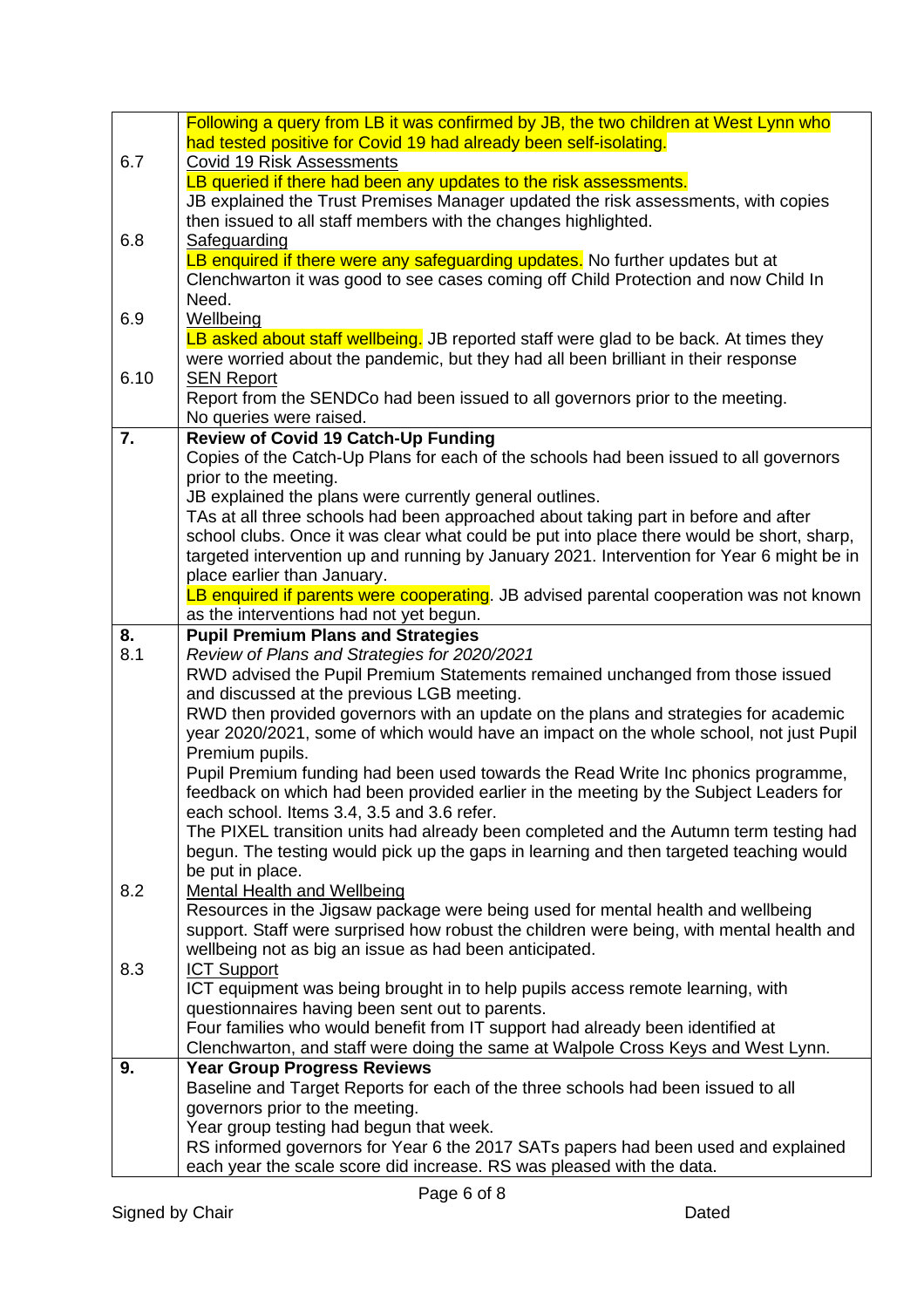|      | As eight pupils at Clenchwarton had not finished the arithmetic paper JB had taken the       |
|------|----------------------------------------------------------------------------------------------|
|      | papers and carried out an analysis, which identified work was needed on stamina and          |
|      |                                                                                              |
|      | speed and also on percentages and fractions.                                                 |
|      | SR advised when looking at the data for Walpole Cross Keys governors should be aware         |
|      | one pupil had left at half term so there were now only four pupils in the cohort.            |
|      | JB talked through the data for each school.                                                  |
|      |                                                                                              |
|      |                                                                                              |
|      | AK left the meeting at this point 6.30pm                                                     |
|      |                                                                                              |
|      | RS queried if there was anything specific to the Year 6 cohort at Clenchwarton. JB           |
|      | replied no, this was generally a strong cohort, with two SEN pupils. RS and JB would         |
|      | follow up on the data.                                                                       |
|      |                                                                                              |
|      | LB asked when the next set of data would be available for governors. JB advised data         |
|      | would be available for the meeting in February 2021.                                         |
| 10.  | <b>Curriculum</b>                                                                            |
|      | Update on Knowledge Rich Curriculum                                                          |
|      | JB reported the team had been working hard on the curriculum map for enrichment and          |
|      |                                                                                              |
|      | on ways to make it Covid 19 friendly, a copy of which had been issued to all governors       |
|      | prior to the meeting.                                                                        |
|      | LB queried as school trips were part of enrichment, were any virtual trips planned. JB       |
|      | confirmed there were virtual trips, and these were included on the enrichment curriculum     |
|      | map.                                                                                         |
|      | The focus was now on French and ICT with the French team having set up power point           |
|      |                                                                                              |
|      | presentations ready for the Spring term. The teacher who oversaw French at Springwood        |
|      | High School would be providing some staff training in January 2021.                          |
|      | Due to the year group set up at Walpole Cross Keys, JB and SR had worked together to         |
|      | amend the curriculum and link all the areas.                                                 |
|      | RWD added the RE units for the Summer term had been tweaked following input from a           |
|      | member of staff who was a practicing Muslim.                                                 |
|      |                                                                                              |
| 11.  | Review of School Development Plan (SDP and Self Evaluation Form (SEF)                        |
|      | Copies of the SDP and SEF had been issues to all governors prior to the meeting.             |
|      | JB confirmed the SDP had been reviewed and updated.                                          |
|      | No queries were raised.                                                                      |
| 12.  | <b>Governor Monitoring, Development and Training</b>                                         |
| 12.1 | Monitoring Undertaken Since the Previous Meeting                                             |
|      |                                                                                              |
|      | No monitoring had been undertaken since the previous meeting,                                |
|      |                                                                                              |
| 12.2 | To Agree Monitoring for the Spring Term                                                      |
|      | Suggestions for ways of carrying out virtual monitoring were discussed.                      |
|      | LB advised she would talk to JB about staff workload and wellbeing.                          |
| 12.3 | <b>SCR (Single Central Record) Check</b>                                                     |
|      |                                                                                              |
|      | RWD advised she had been due to meet with A. Atkins (Safeguarding Governor) to               |
|      | undertake the SCR check, but this had been postponed due to Covid 19 lockdown.               |
| 12.4 | <b>Pupil Premium</b>                                                                         |
|      | ACTION: Remote meeting to be arranged for Pupil Premium monitoring - SS &                    |
|      | <b>RWD</b>                                                                                   |
| 12.5 |                                                                                              |
|      | <b>Website Compliance Checks</b>                                                             |
|      | <b>ACTION: Website compliance checks to be carried out - RW</b>                              |
| 12.6 | <b>Virtual Learning Walk</b>                                                                 |
|      | Governors agreed a virtual Learning Walk was to be held on 2 <sup>nd</sup> December 2020 via |
|      | Zoom.                                                                                        |
|      | <b>ACTION: Virtual Learning Walk to be undertaken and monitoring reports written up</b>      |
|      | - JB, LB and CC                                                                              |
|      |                                                                                              |
| 12.7 | <b>EYFS</b>                                                                                  |